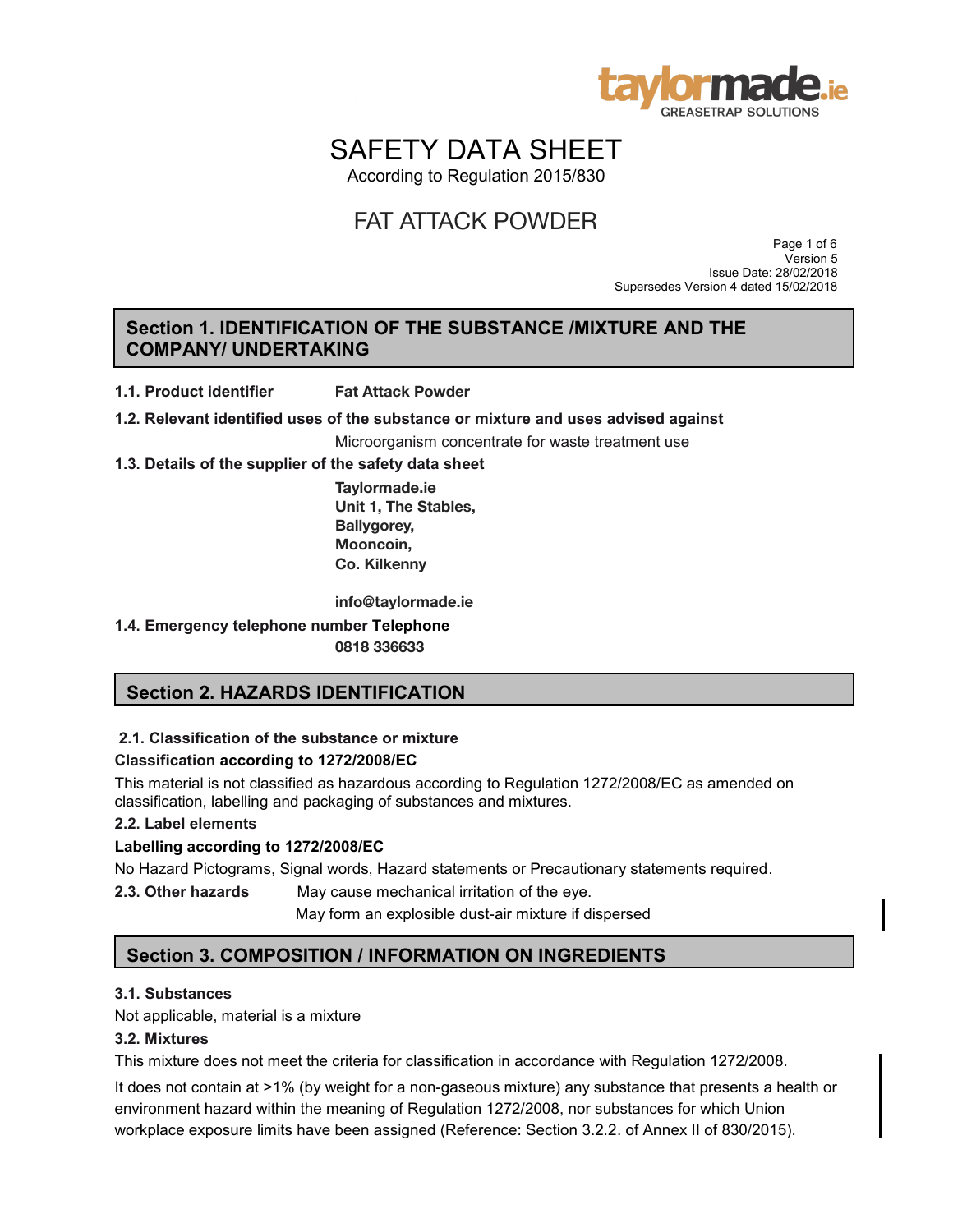Therefore as no substances are indicated in Subsection 3.2 of this SDS, no registration numbers as assigned under Article 20 (3) of the REACH Regulation (EC No. 1907/2006) are given.

# **Section 4. FIRST AID MEASURES**

#### **4.1. Description of first aid measures**

**Eye Contact** Rinse immediately with water holding the eyelids open.

**Skin Contact** Wash off with soap and water. No need for first aid is anticipated.

**Inhalation** Move the exposed person to fresh air.

**Ingestion** Rinse mouth thoroughly. No need for first aid is anticipated.

Seek medical attention if any symptoms persist.

- **4.2. Most important symptoms and effects, both acute and delayed**  May cause mechanical irritation of the eye.
- **4.3. Indication of any immediate medical attention and special treatment needed**

No special treatment required

# **Section 5. FIRE FIGHTING MEASURES**

| 5.1. Extinguishing media     | Product is predominantly an inert inorganic powder and is not flammable.<br>Use extinguishing media appropriate to the surrounding fire conditions. |
|------------------------------|-----------------------------------------------------------------------------------------------------------------------------------------------------|
|                              | Avoid high pressure media which could cause the formation of a<br>potentially explosible dust-air mixture                                           |
|                              | 5.2. Special hazards arising from the substance or mixture                                                                                          |
|                              | Product is a predominantly an inert inorganic powder that is not<br>expected to burn or create special hazards                                      |
| 5.3. Advice for firefighters | Wear full protective clothing and suitable respiratory equipment when<br>necessary                                                                  |

# **Section 6. ACCIDENTAL RELEASE MEASURES**

#### **6.1. Personal precautions, protective equipment and emergency procedures**

No special protective clothing required.

#### **6.2. Environmental precautions**

Do not allow large amounts (i.e. more than 20 kg) of product to enter drains undiluted. Do not allow spillages to enter an open water course or surface water in an uncontrolled manner. Prevent further spillage if safe.

### **6.3. Methods and material for containment and cleaning up**

Small spillages (<20 kg) can be washed to drain with water (but preferably not to one that leads to an open water course or surface water). For larger spillages, sweep up and transfer to suitable, labelled containers for disposal. Clean spillage area thoroughly with plenty of water

#### **6.4. Reference to other sections**

See sections 8 and 13 for additional information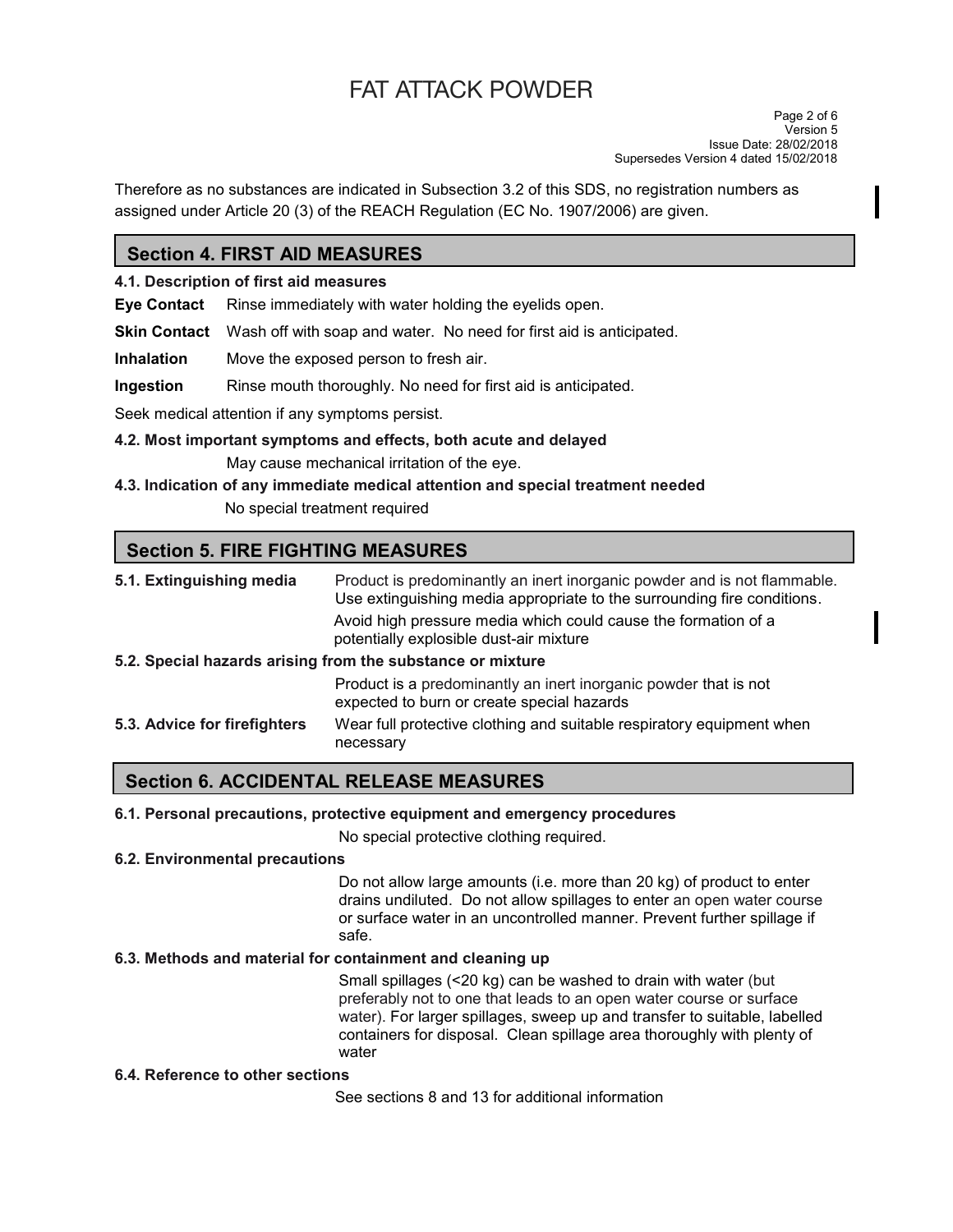# **Section 7. HANDLING AND STORAGE**

#### **7.1. Precautions for safe handling**

Wash thoroughly after handling. Adopt best Manual Handling considerations when handling, carrying and dispensing. Avoid conditions where a combustible dust air mixture may be generated.

#### **7.2. Conditions for safe storage, including any incompatibilities**

Keep in a cool dry, well-ventilated area. Keep containers tightly closed. Store in correctly labelled containers

#### **7.3. Specific end use(s)** No exposure scenario currently available

# **Section 8. EXPOSURE CONTROLS / PERSONAL PROTECTION**

| 8.1. Control parameters       | No exposure limits applicable to components in this product                                                                                                                                                |
|-------------------------------|------------------------------------------------------------------------------------------------------------------------------------------------------------------------------------------------------------|
| 8.2. Exposure controls        |                                                                                                                                                                                                            |
| <b>Engineering measures</b>   | Normal use of the product, i.e. dosing of small quantities, is not<br>expected to generate significant dust. However, if use patterns do<br>generate dust, ensure adequate ventilation of the working area |
| <b>Respiratory protection</b> | If use means that dust is generated, wear suitable half mask respirator<br>with filter P2 (EN143)                                                                                                          |
| <b>Hand protection</b>        | No chemical resistance gloves required                                                                                                                                                                     |
| Eye protection                | None required                                                                                                                                                                                              |
| <b>Protective equipment</b>   | No special protective clothing required.                                                                                                                                                                   |
| <b>Environmental measures</b> | Do not allow large amounts of product to enter open water courses or<br>surface water in an uncontrolled manner                                                                                            |

# **Section 9. PHYSICAL AND CHEMICAL PROPERTIES**

#### **9.1. Information on basic physical and chemical properties**

| Appearance                                   | Off white powder                                                 |
|----------------------------------------------|------------------------------------------------------------------|
| Odour                                        | Slight                                                           |
| <b>Odour threshold</b>                       | Not determined                                                   |
| рH                                           | (of 1% solution) 7-8                                             |
| <b>Melting point/freezing point</b>          | Approx 800°C                                                     |
| Initial boiling point and boiling range      | Approx 1400°C                                                    |
| <b>Flash point</b>                           | Not applicable product predominantly an inert inorganic<br>solid |
| <b>Evaporation rate</b>                      | Contains no volatile material                                    |
| <b>Flammability (solid, gas)</b>             | Not a flammable solid                                            |
| Upper/lower flammability or explosive limits |                                                                  |
|                                              | Not applicable, see above                                        |
| Vapour pressure                              | No vapour expected under normal use conditions                   |
| <b>Vapour density</b>                        | Not applicable, see above                                        |
| <b>Relative density</b>                      | Approx. 2.0                                                      |
| <b>Solubilities</b>                          | Totally soluble/dispersible in water                             |
| <b>Partition coefficient n-octanol/water</b> | Not applicable product predominantly an inert inorganic<br>solid |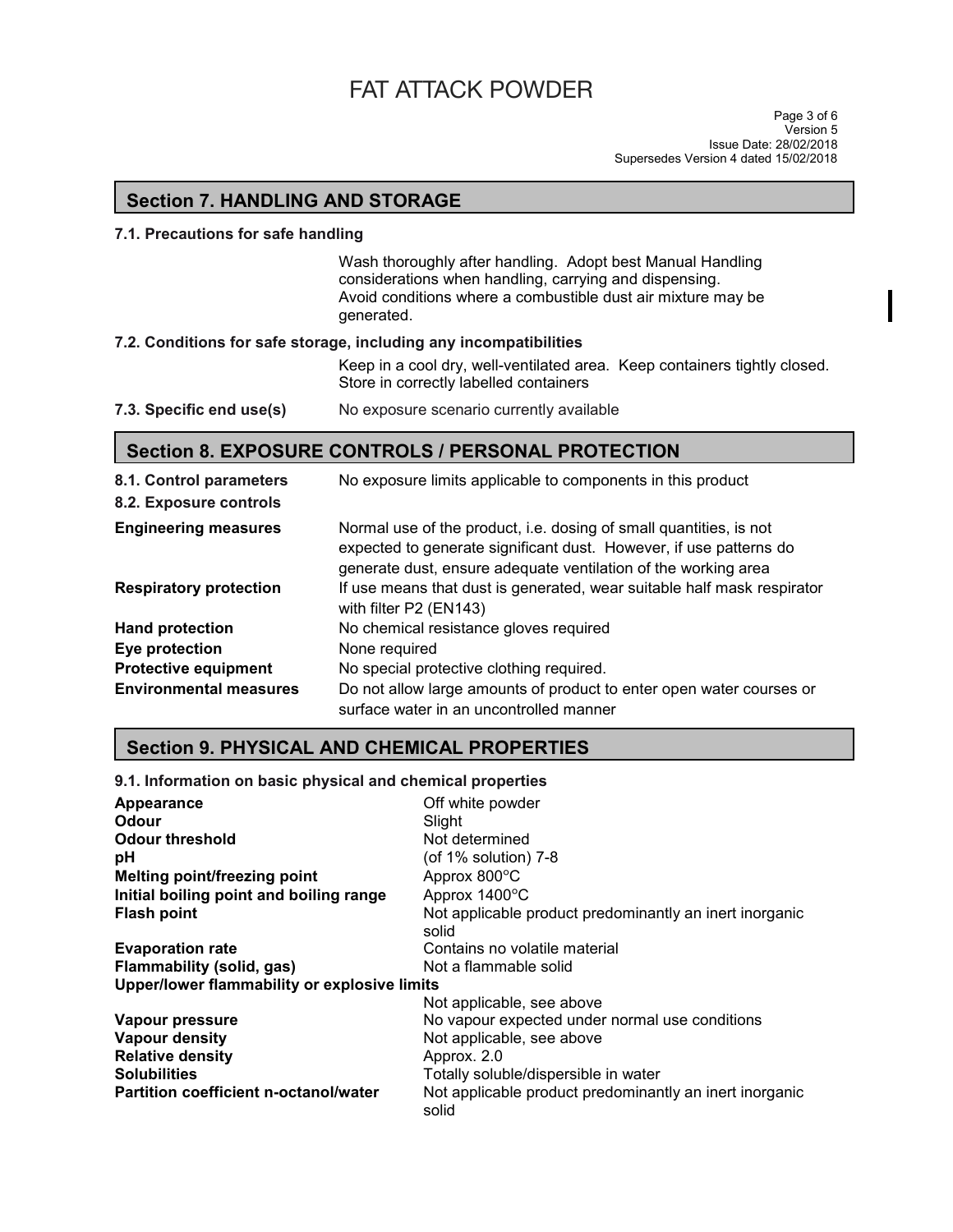Page 4 of 6 Version 5 Issue Date: 28/02/2018 Supersedes Version 4 dated 15/02/2018

**Decomposition temperature**  $\frac{>1400^{\circ}C}{\text{Not a}D}$ **9.2. Other information None available** 

**Autoignition temperature** Not applicable product predominantly an inert inorganic solid **Viscosity** Not applicable, product is a powder **Explosive properties No ingredients with explosive properties Oxidising properties No ingredients with oxidising properties** 

# **Section 10. STABILITY AND REACTIVITY**

**10.1. Reactivity 10.1. Reactivity No specific hazard** 

**10.3. Possibility of hazardous reactions** No hazardous reaction are expected

**10.2. Chemical stability 10.2. Chemical stability** Stable under normal conditions **10.4. Conditions to avoid Mot determined** 

**10.5. Incompatible materials** None known

**10.6. Hazardous decomposition products** None known

# **Section 11. TOXICOLOGICAL INFORMATION**

**11.1. Information on toxicological effects**

# **a) Acute toxicity**

Estimated oral ATE for mixture is >110,000 mg/kg.

**b) Skin corrosion/irritation:** Mixture not classified as corrosive to skin or causing skin irritation.

**c) Serious eye damage/irritation:** Mixture not classified as causing serious eye damage or irritation.

**d) Respiratory or skin sensitisation:** Does not contain ingredients classified as respiratory or skin sensitisers.

**e) Germ cell mutagenicity:** Does not contain ingredients that are known germ cell mutagens

**f) Carcinogenicity:** Does not contain ingredients that are known carcinogens

**g) Reproductive toxicity:** Does not contain ingredients that are known reproductive toxicants

**h) STOT single exposure:** Does not contain ingredients that are known to cause single target organ toxicity with single exposure

**i) STOT repeated exposure:** Does not contain ingredients that are known to cause single target organ toxicity with repeated exposure

**j) Aspiration hazard:** Does not contain ingredients that are known to cause aspiration hazards

# **Section 12. ECOLOGICAL INFORMATION**

#### **12.1. Toxicity**

Does not contain ingredients that are toxic or harmful to the aquatic environment, so no classification of mixture is required for acute or chronic effects

# **12.2. Persistence and degradability**

Product is predominantly an inert inorganic material and given the nature of the ingredients and their concentration in the mixture, no issues with persistence or degradability are expected.

# **12.3. Bioaccumulative potential**

Given the classification and environmental behavior information on the ingredients and their concentration in the mixture, product is not expected to bioaccumulate

#### **12.4. Mobility in soil**

Product is soluble and dispersible in water: not expected to be retained in soil to any significant extent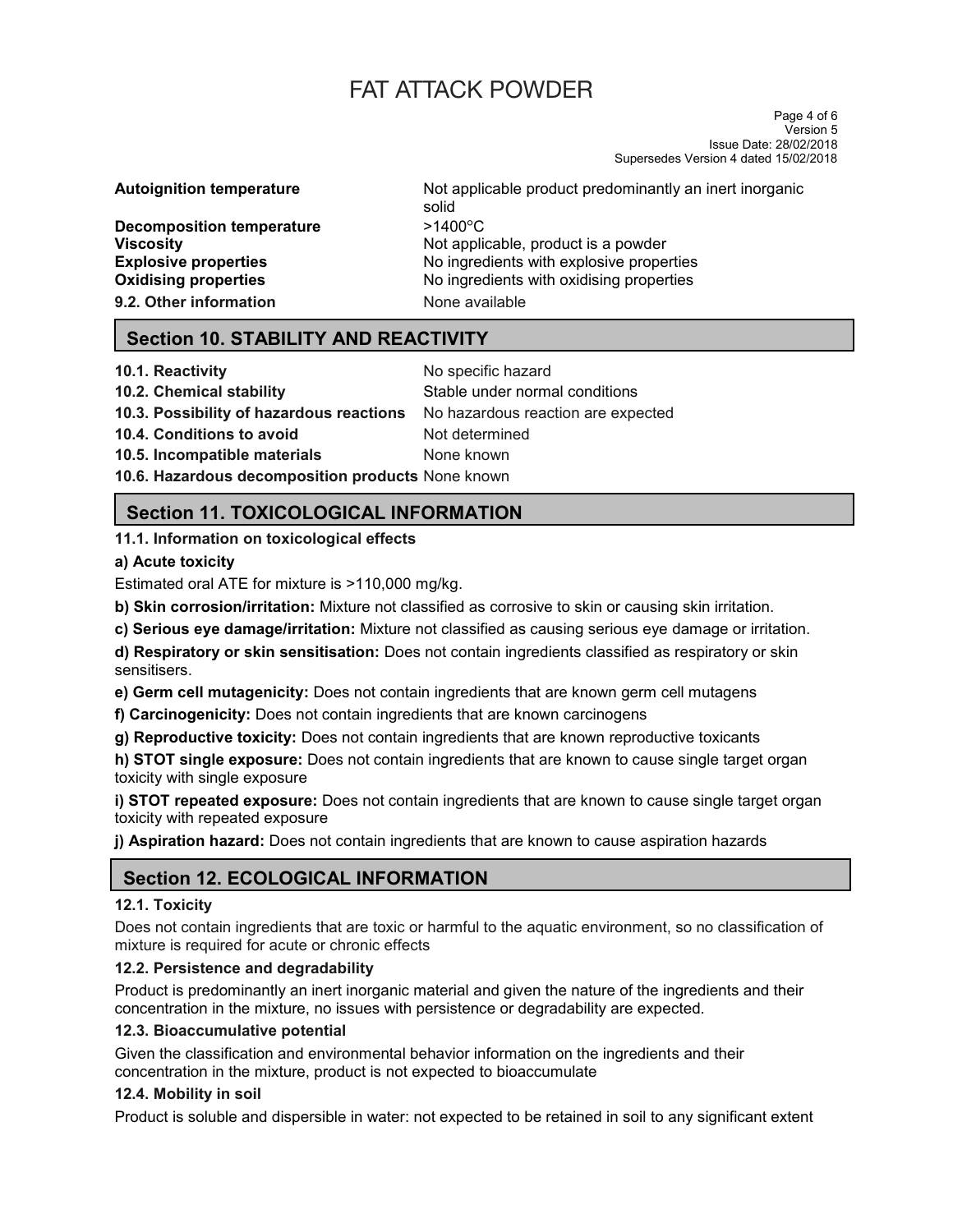Page 5 of 6 Version 5 Issue Date: 28/02/2018 Supersedes Version 4 dated 15/02/2018

#### **12.5. Results of PBT and vPvB assessment**

Not anticipated to be PBT or vPvB

**12.6. Other adverse effects** None known

#### **Section 13. DISPOSAL CONSIDERATIONS**

**13.1. Waste treatment methods** Small quantities of product (up to 20kg on any one occasion) can be disposed of to drain (but preferably not one that leads to an open water course or surface water) with a 10 times dilution with water. Small quantities of product (<20kg) can also be disposed of with normal refuse.

# **Section 14. TRANSPORT INFORMATION**

| 14.1. UN number                                  | Not regulated  |
|--------------------------------------------------|----------------|
| 14.2. UN proper shipping name                    | Not regulated  |
| 14.3. Transport hazard class(es)                 | Not regulated  |
| 14.4. Packing group                              | Not regulated  |
| 14.5. Environmental hazards                      | Not applicable |
| 14.6. Special precautions for user None required |                |

**14.7. Transport in bulk according to Annex II of MARPOL73/78 and the IBC Code** 

Not applicable

# **Section 15. REGULATORY INFORMATION**

**15.1. Safety, health and environmental regulations/legislation specific for the substance or mixture** 

The microorganisms in this product are all Group 1 (i.e. considered unlikely to cause human disease) according to EU Directive 2000/54/EC and related legislation.

The surfactants contained in this preparation comply with the biodegradability criteria as laid down in Regulation EC 648/2004 on detergents. Data to support this statement are held at the disposal of the competent authorities of the Member States.

#### **15.2. Chemical safety assessment**

No chemical safety assessment has been carried out for this mixture.

No exposure assessment is required on this SDS since the product contains only substances that are:

- a) Produced overseas and imported by our company, but quantities have not yet reached the 1 tonne/yr threshold at which REACH registration is required
- b) Outside the scope of REACH because they are substances that occur in nature that have not been chemically modified (REACH Annex V)
- c) Not classified for health or environmental risks according to the Article 14(4) of REACH hazard classes, categories or properties and therefore do not need the additional steps such as exposure assessment, including the generation of exposure scenario(s) within the chemical safety assessment for the substance